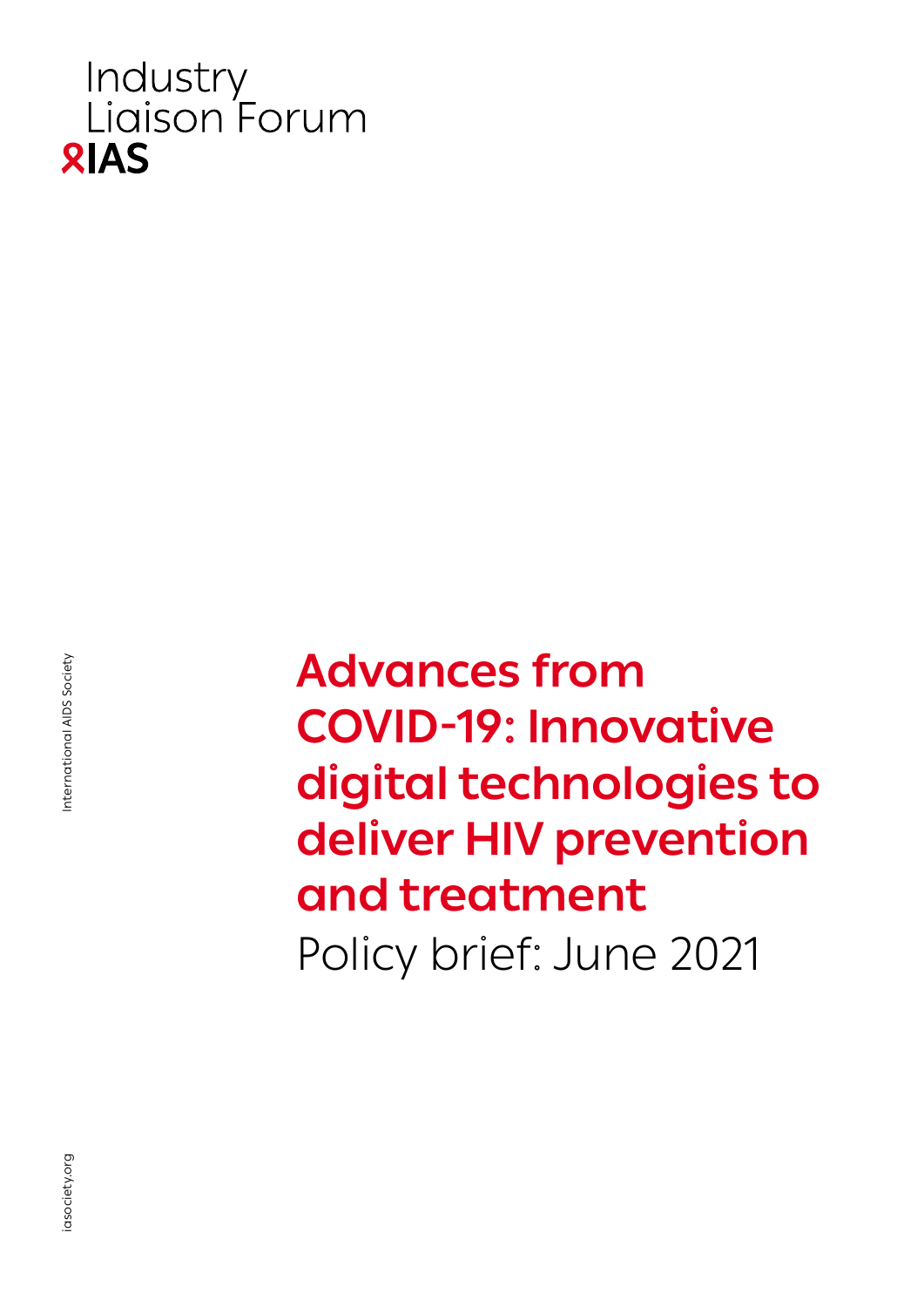#### **Overview**

The COVID-19 pandemic continues to have a huge impact on global health and well-being. This is not only because of the severity of the symptoms the infection can cause, but also because it is affecting the prevention, diagnosis, treatment and care of many other health conditions, including HIV.

The World Health Organization (WHO) declared the COVID-19 outbreak a Public Health Emergency of International Concern in January 2020 and a pandemic in March 2020. Since then, we have witnessed a surge in the already accelerating use of digital technologies in healthcare. Adaptations and innovations have occurred both within and beyond the HIV prevention and care continuum. From the human toll of COVID-19, opportunities have emerged to learn about and improve the prevention, treatment and care of people vulnerable to and living with HIV, as well as other infectious diseases. But with those opportunities come risks.

To this end, the Industry Liaison Forum (ILF) of IAS – the International AIDS Society – identified and prioritized a set of digital technological innovations, based on advances that have been made during the COVID-19 pandemic and that should be pursued vigorously now and/or in the future across the HIV prevention and care continuum. To mitigate risks and concerns, the ILF also agreed on a set of principles that all those involved in developing technologies and innovations should consider before proceeding with implementation.

### **Context**

In May 2020, WHO, the Joint United Nations Programme on HIV/AIDS (UNAIDS) and others warned that if efforts were not made to mitigate interruptions in health services and supplies during the COVID-19 pandemic, a six-month disruption of antiretroviral therapy (ART) could lead to more than 500,000 extra AIDS-related deaths and set back progress by up to 25 years [1,2,3]. At AIDS 2020: Virtual – the 23rd International AIDS Conference – in July 2020 [4], WHO presented data about the risk of treatment disruptions for people living with HIV: 73 countries reported being at risk of antiretroviral (ARV) stock-outs, of which 23 had less than three months of stock remaining. Reports from South Africa, Australia and the USA [5,6,7] also highlighted worrying impacts on people vulnerable to or living with HIV, including reductions in the number of people collecting medication, decreased attendance at sexual health clinics and delays in prevention programmes [2]. The most significant impact on incidence and mortality from HIV is ART interruption.

In December 2020, UNAIDS [8] said that although COVID-19 was likely to negatively affect the trajectory of the HIV response, its impact could be short lived if the necessary investments to mitigate risk were made. Worryingly, however, the report from the UNAIDS Secretary-General, published in March 2021 [9], stated that the COVID-19 pandemic was "overwhelming even the most sophisticated health systems, worsening gender inequalities and genderbased violence, threatening the education of a generation of young people, and disrupting HIV prevention, diagnosis and treatment initiation". At the same time, it said that COVID-19 had highlighted how the agility of community-led service delivery pioneered by the response to HIV was helping overcome the obstacles created by this new pandemic.

Even in these extraordinarily challenging times, innovations in HIV policy and services delivery have increased, supported by community engagement [8], implementing organizations, healthcare workers and individuals who have worked tirelessly to ensure that care and support have been delivered to those who need it most.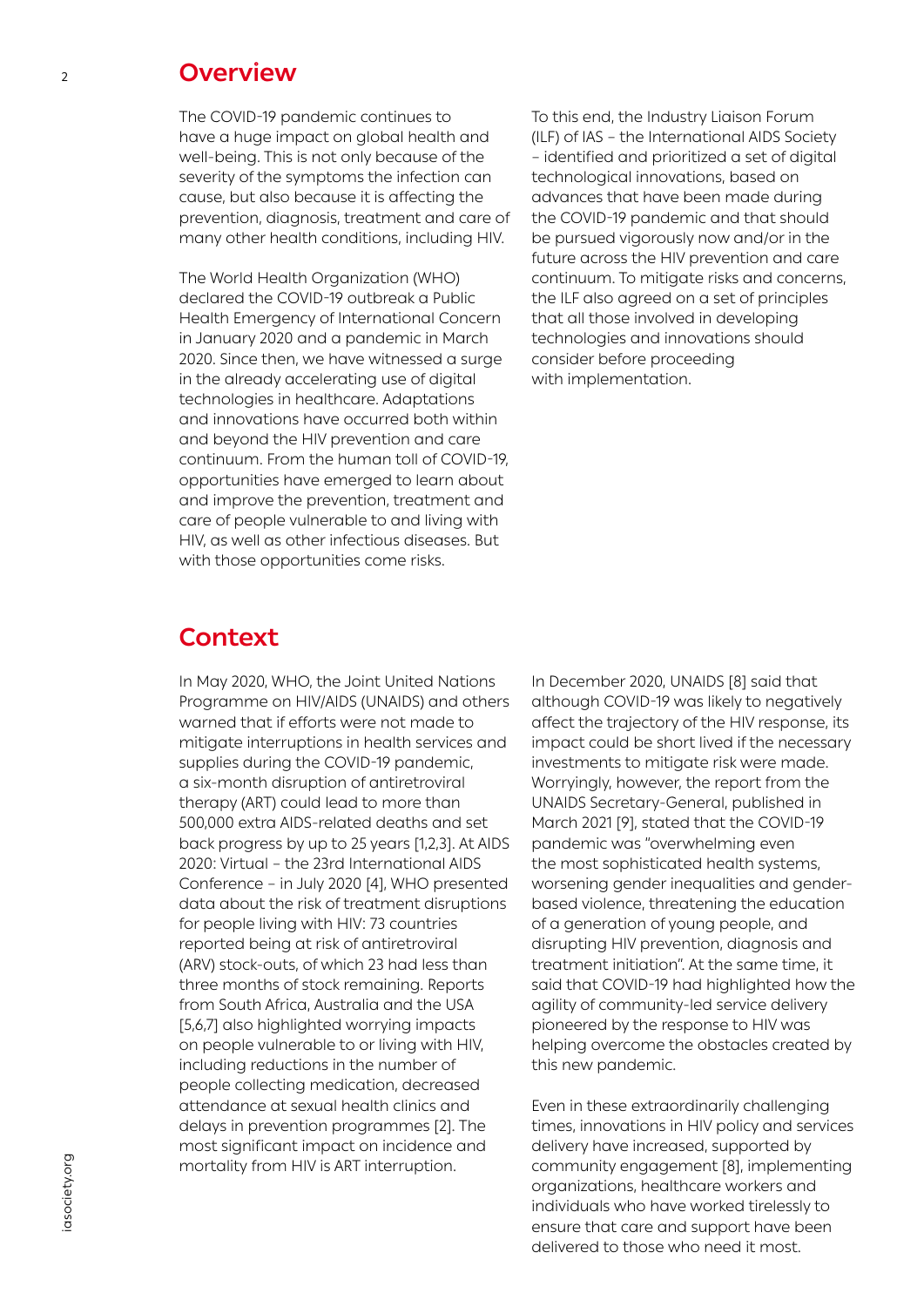The pandemic has also greatly accelerated the global trend toward increased use of digital technologies in the care continuum across disease areas. For example, these technologies have supported delivery of ARVs directly to people's homes, helped address misinformation about vaccines via social media, and provided mental health support online when face-to-face engagement has not been possible. A survey report from the Global Networks of People Living with HIV is just one of many that describe how the HIV community has adapted to the use of digital technologies during the COVID-19 pandemic [10].

Both private and public sector organizations support this use of digital technologies. Development agencies, including the United Nations and WHO, are actively encouraging guidance and technical cooperation to help governments of low- and middleincome countries assess their digital health

needs, develop strategies and scale up interventions [11]. Agencies such as the Global Fund to Fight AIDS, Tuberculosis and Malaria also support this financially. However, without safeguards to ensure trust, equity and respect for human rights, there is a risk that public support for these technologies will be eroded and beneficial technologies not adopted.

The IAS Industry Liaison Forum has prioritized a set of digital technological innovations arising from the COVID-19 pandemic that should be pursued across the HIV prevention and care continuum.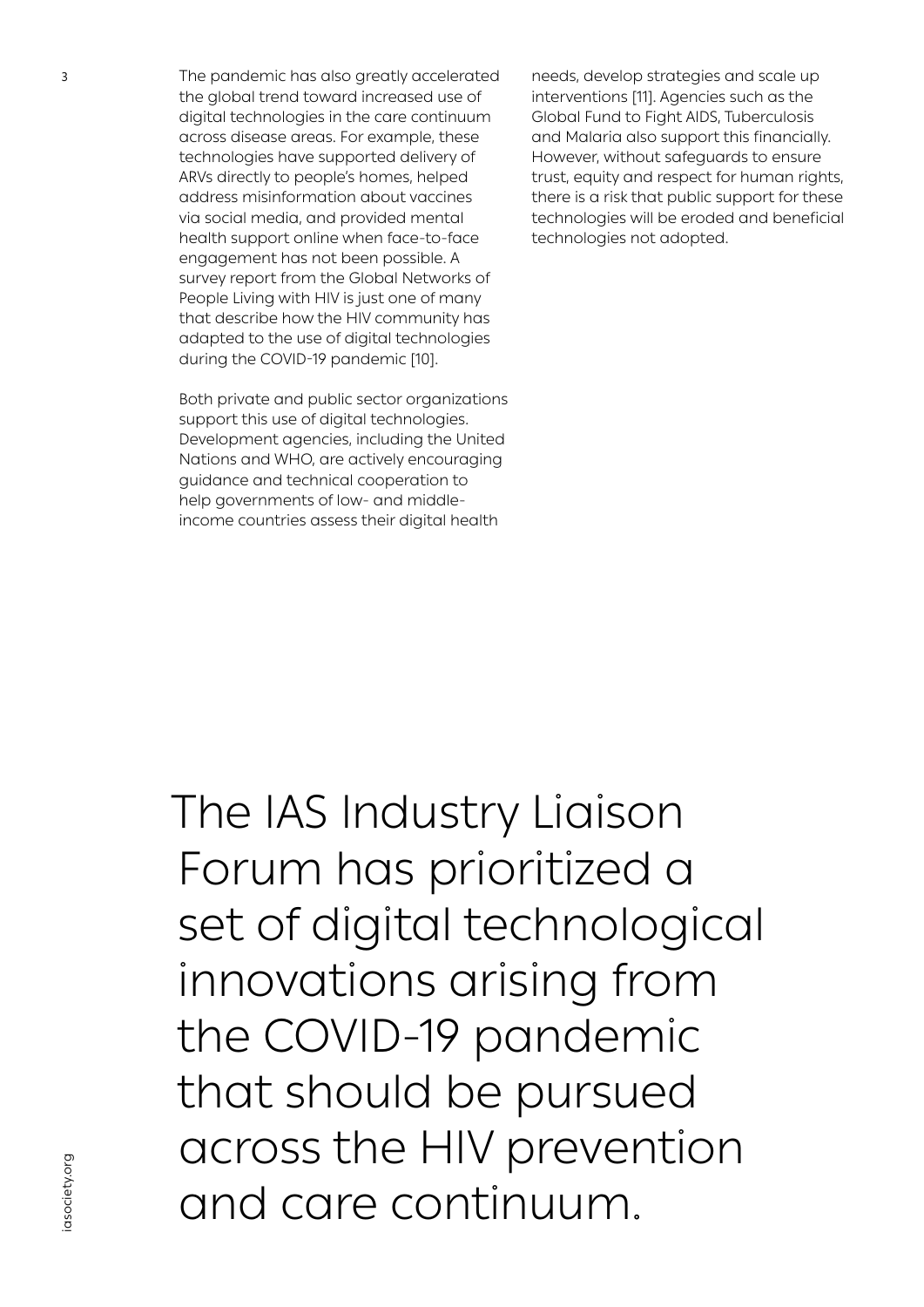#### **Recommendations**

Recognizing the surge in the use of digital technologies resulting from the COVID-19 pandemic, the ILF identified more than 100 adaptations and innovations that have arisen during the pandemic, both within and beyond the HIV response. The ILF then reviewed and shortlisted the innovations that, in its opinion, should be considered for immediate implementation or scale up and/or future implementation within HIV services. These were placed into three categories in the HIV prevention and care continuum: testing and data management; research and delivery; and monitoring of adherence for treatment and prevention services.

The criteria for **immediate implementation or scale up as part of existing services** were:

- o Is the innovation needed now?
- ° Is it acceptable, equitable and feasible?
- ° Can it be implemented within existing structures and/or settings or with only slight modifications to existing systems?
- ° Is there a readily addressable reason why it has not already been implemented?
- ° Is there evidence for the effectiveness of the digital intervention, and is it cost effective and a good use of funds?
- ° Does it respond to national and community leadership's expressed needs?

The criteria for **future implementation within HIV services**\* were:

- ° Is the innovation needed?
- ° Does it have the potential to make a significant difference but require more consideration, for example, better evidence, management of equity issues and/or training?
- ° Is there evidence for the efficacy of the digital intervention, and whether it is cost effective and a good use of funds?

\*The ILF has purposefully not stipulated a timeline for future services as this will vary by demand, need and country settings, among other factors.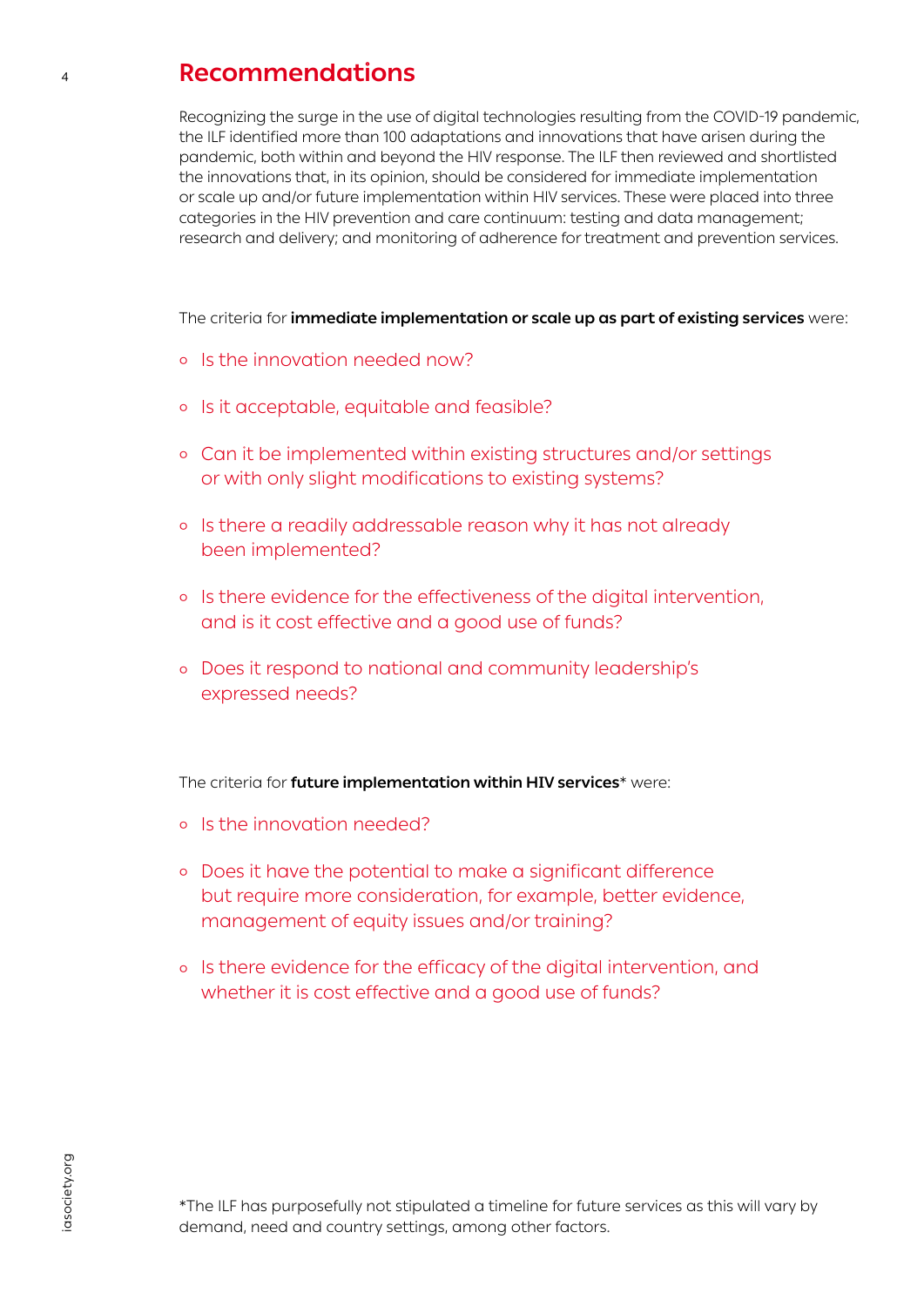#### **1. Priorities for testing and data management**

During the COVID-19 pandemic, apps have been used to both return SARS-CoV-2 testing results and track symptoms. In tandem, data management collaborations have helped track COVID-19 over time and, with varying success, supported the development of testing and contact tracing systems. This use of digital technology has helped overcome disruption caused by closure of clinics and reduction in face-to-face engagement due to transmission risks and symptom overlap,

and showed what could be possible for HIV and other sexually transmitted infections and infectious diseases.

The following table sets out priorities for HIV testing and data management alongside concerns, risks and their mitigations that should be considered before new healthcare technologies are piloted or scaled up.

#### **Testing and data management**

| <b>Priorities for immediate</b><br>implementation                                                            | <b>Priorities for</b><br>future services                                                                                                                                 | <b>Concerns, challenges</b><br>and considerations                                                                                                                 |
|--------------------------------------------------------------------------------------------------------------|--------------------------------------------------------------------------------------------------------------------------------------------------------------------------|-------------------------------------------------------------------------------------------------------------------------------------------------------------------|
| Testing                                                                                                      | Testing                                                                                                                                                                  | Testing                                                                                                                                                           |
| HIV testing services should consider<br>the use of SMS or programmes that<br>run on mobile devices (apps) to | HIV testing services should consider<br>the use of SMS or programmes that<br>run on mobile devices (apps) to<br>simplify the return of test results to<br>service users. | The need for broad and equitable access to<br>$\circ$<br>smartphones and apps                                                                                     |
| simplify the return of test results to<br>service users.                                                     |                                                                                                                                                                          | Confidentiality, security and the use of app<br>$\circ$<br>technology that may become quickly outdated                                                            |
|                                                                                                              | Meaningful communication of results, such as<br>$\circ$<br>undetectable viral load, mindful of the limits<br>of HIV testing                                              |                                                                                                                                                                   |
|                                                                                                              |                                                                                                                                                                          | Feasibility of appropriate linkage to care<br>$\circ$<br>(depending on results) and likelihood that a user<br>would seek care if receiving results in this format |
|                                                                                                              |                                                                                                                                                                          |                                                                                                                                                                   |

#### **Data management**

HIV and TB services should prioritize the establishment of public repositories of anonymized HIV, co-infection and co-morbidity clinical data to better enable data sharing and foster collaboration and innovation with the aim of improving access.

#### **Data management**

HIV and TB screening should be introduced in emergency departments to support increased diagnosis, as per a model introduced successfully in Chicago during the COVID-19 pandemic [10].

With appropriate safeguards and following a risk-benefit analysis, encourage partner notification to support HIV and TB prevention, as well as an app that, with the client's permission, can support client and clinician care management through the monitoring of medicine intake and tracking of adherence.

Public data repositories and centralized data management were also considered high priorities.

#### **Data management**

- Significant concerns when public repositories of clinical data relate to diseases (HIV and TB) with substantial associated stigma and discrimination
- Appropriateness and feasibility of implementing partner notification. While stakeholder engagement and discussions between governments and industry representatives may help mitigate user scepticism, significant investment is required to address legal barriers, stigma and discrimination before partner notification could be introduced in many countries
- ° Restrictive laws and policies during the COVID-19 pandemic may have reversed human rights gains, particularly among key and vulnerable populations
- Sustainability and public scepticism over the use of data and tools by government and industry
- ° Interoperability and standardization of data storage systems
- ° Confidentiality and security risks these tools represent to privacy and non-discrimination, given poor or absence regulation of data in many countries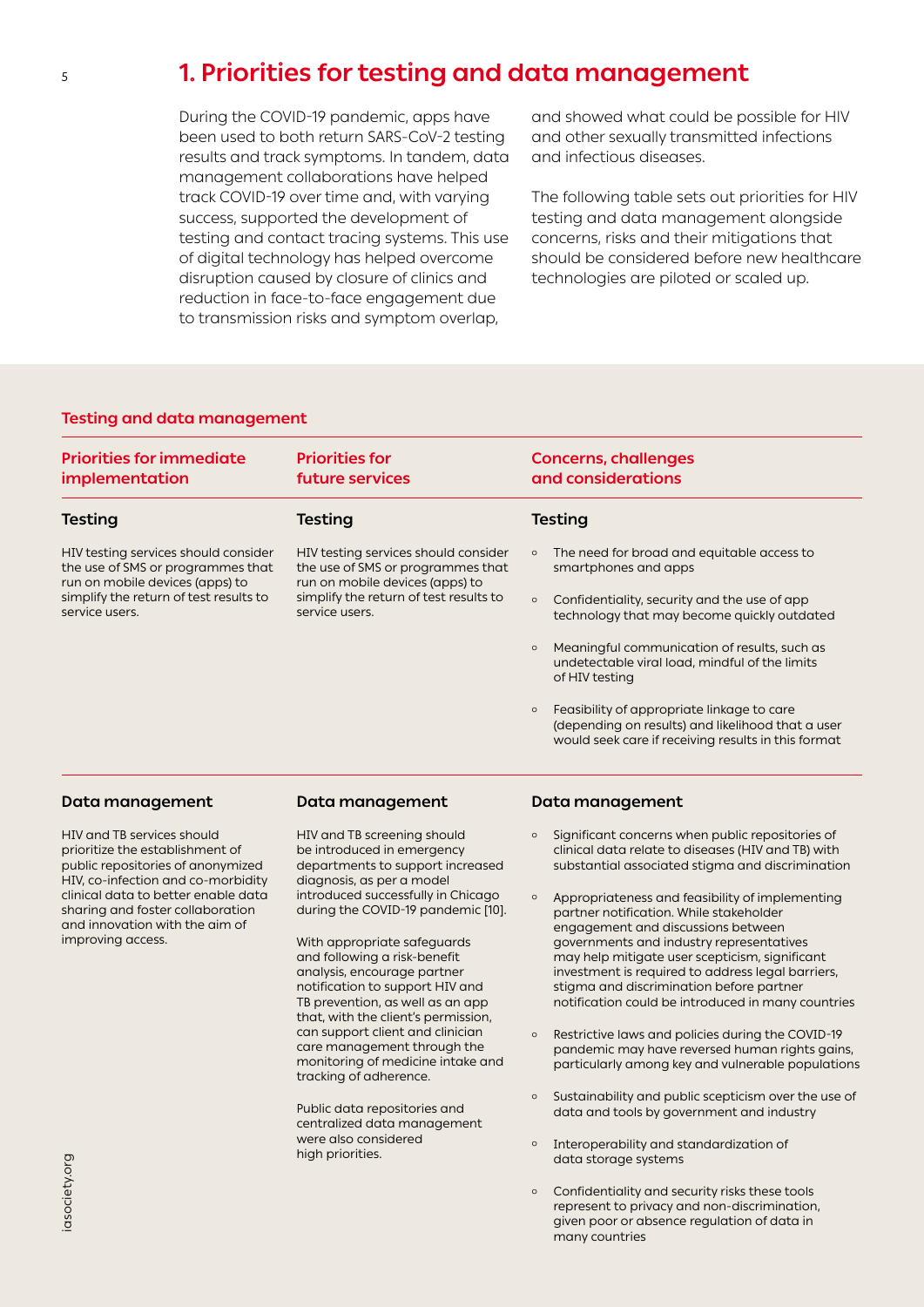#### 6

### **2. Priorities for research and delivery**

The COVID-19 pandemic has had a mixed impact on clinical research. While a number of trials have continued uninterrupted with community support, recruitment to some has been affected. For example, the Mosaico vaccine efficacy trial was paused in some countries [12]. In another trial, injected pre-exposure prophylaxis [13] was briefly replaced by a tablet to allow it to continue during a supply outage.

Online ordering of repeat prescriptions and multi-month dispensing have mitigated the impact, with their success largely attributed to involvement of the HIV community at a local level.

The following table sets out the priorities for HIV research and delivery alongside concerns, risks and their mitigations that should be considered before new health and care technologies are piloted or scaled up.

#### **Research and delivery**

| <b>Priorities for immediate</b><br>implementation                                                                                   | <b>Priorities for</b><br>future services                                                                                                  | <b>Concerns, challenges</b><br>and considerations                                                                                                                                                           |
|-------------------------------------------------------------------------------------------------------------------------------------|-------------------------------------------------------------------------------------------------------------------------------------------|-------------------------------------------------------------------------------------------------------------------------------------------------------------------------------------------------------------|
| Research                                                                                                                            | Research                                                                                                                                  | Research - telemedicine                                                                                                                                                                                     |
| Use of telemedicine and cross-<br>platform messaging applications,<br>such as WhatsApp, are viable<br>tools for retaining people in | Virtual training can educate study<br>staff for ongoing or upcoming<br>research trials and to build<br>capacity to enable faster roll out | The use of telemedicine and messaging apps will<br>$\circ$<br>need broad and equitable access to smartphones<br>and apps                                                                                    |
| clinical research.                                                                                                                  | of new treatments. Telemedicine<br>and electronic informed consent<br>(eConsent) are also high priorities.                                | Managing potential misdiagnosis, exacerbating<br>$\circ$<br>gender-based violence, and issues of confidentiality<br>and privacy                                                                             |
|                                                                                                                                     |                                                                                                                                           | Managing multiple messaging application<br>$\circ$<br>(WhatsApp) groups. However, chatbots could help<br>triage those who need direct communication                                                         |
|                                                                                                                                     |                                                                                                                                           | Telemedicine and messaging apps could also be<br>$\circ$<br>used to support retention in care and improving<br>quality of care (e.g., by delivering training and<br>supportive supervision to clinic staff) |
|                                                                                                                                     |                                                                                                                                           | <b>Research - virtual training</b>                                                                                                                                                                          |

° Ability to demonstrate the effectiveness of online training, growing virtual training fatigue and equitable access to training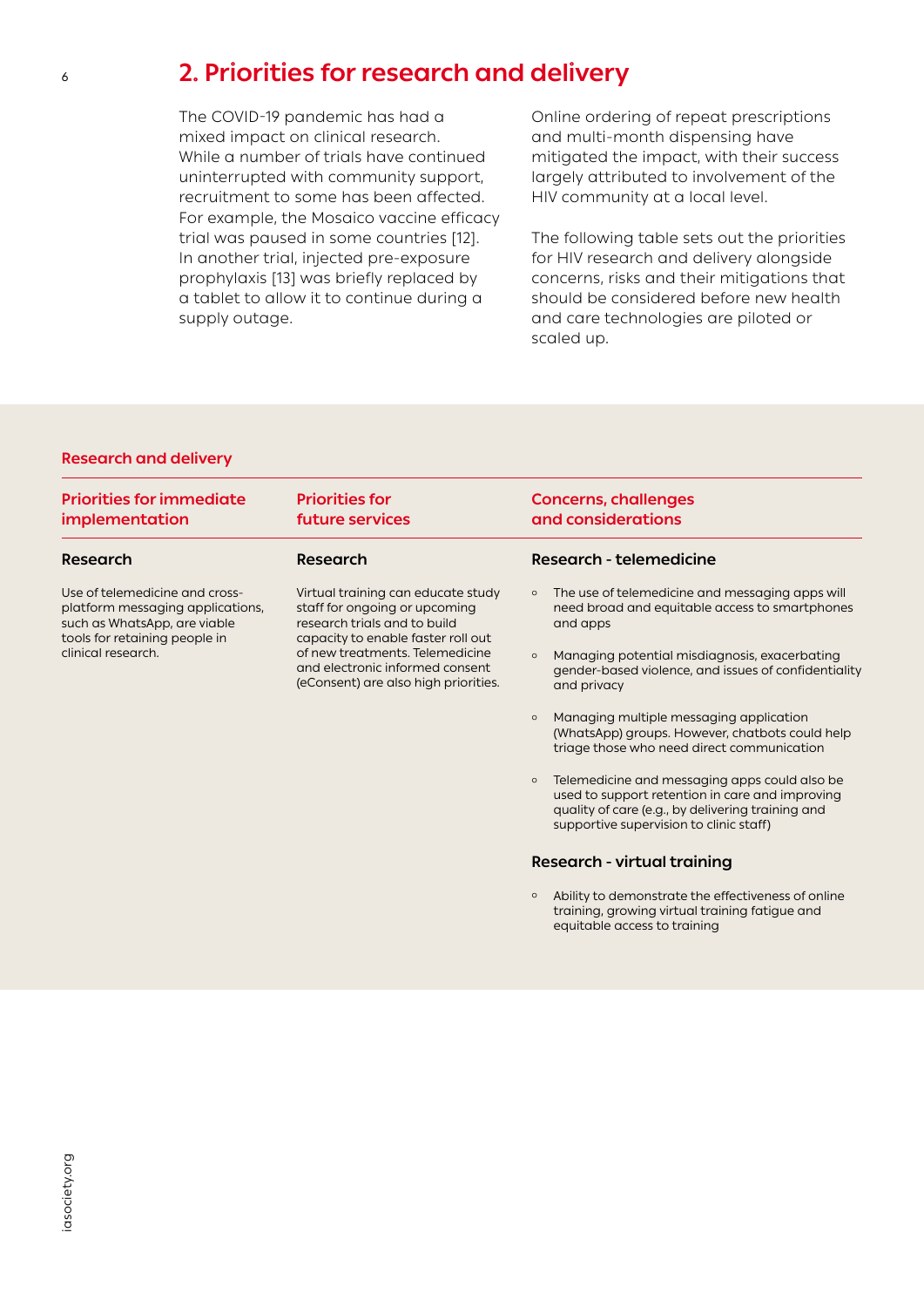#### **Research and delivery (cont.)**

| <b>Priorities for immediate</b><br>implementation                                                                                               | <b>Priorities for</b><br>future services                                                                             | <b>Concerns, challenges</b><br>and considerations                                                                                                                                                                                                         |
|-------------------------------------------------------------------------------------------------------------------------------------------------|----------------------------------------------------------------------------------------------------------------------|-----------------------------------------------------------------------------------------------------------------------------------------------------------------------------------------------------------------------------------------------------------|
| <b>Delivery</b>                                                                                                                                 | <b>Delivery</b>                                                                                                      | <b>Delivery</b>                                                                                                                                                                                                                                           |
| Medication and healthcare-related<br>products, such as condoms and<br>self-test kits, can be ordered online<br>and delivered directly to homes. | Use of technology for demand<br>planning and real-time tracking<br>to support product supply and<br>waste-avoidance. | Confidentiality concerning packaging of medicines<br>$\circ$<br>delivered to homes                                                                                                                                                                        |
|                                                                                                                                                 |                                                                                                                      | Potential reluctance of older people to engage<br>$\circ$<br>with telemedicine                                                                                                                                                                            |
|                                                                                                                                                 |                                                                                                                      | The need for broad and equitable access to<br>$\circ$<br>smartphones and apps                                                                                                                                                                             |
|                                                                                                                                                 |                                                                                                                      | Lack of privacy and confidentiality (e.g., phone-<br>$\circ$<br>sharing) could increase risk of stigma and gender-<br>based violence                                                                                                                      |
|                                                                                                                                                 |                                                                                                                      | Complexity of systems needed to manage<br>$\circ$<br>these innovations                                                                                                                                                                                    |
|                                                                                                                                                 |                                                                                                                      | Need for data-sharing agreements and<br>$\circ$<br>standardization of data to support interoperability                                                                                                                                                    |
|                                                                                                                                                 |                                                                                                                      | Ability to be aware of stock availability both<br>$\circ$<br>centrally and locally                                                                                                                                                                        |
|                                                                                                                                                 |                                                                                                                      | Cost associated with establishing systems and<br>$\circ$<br>data requirements                                                                                                                                                                             |
|                                                                                                                                                 |                                                                                                                      | The first two concerns emphasize the importance of<br>community and healthcare worker engagement with<br>service users to influence packaging of products and<br>service delivery, as well as support the use of mobile<br>phone apps to increase uptake. |
|                                                                                                                                                 |                                                                                                                      | The Neglected Tropical Diseases Supply Chain Forum<br>[14] was cited as a model public-private partnership<br>that provides tools for demand planning and tracking                                                                                        |

in more than 100 countries.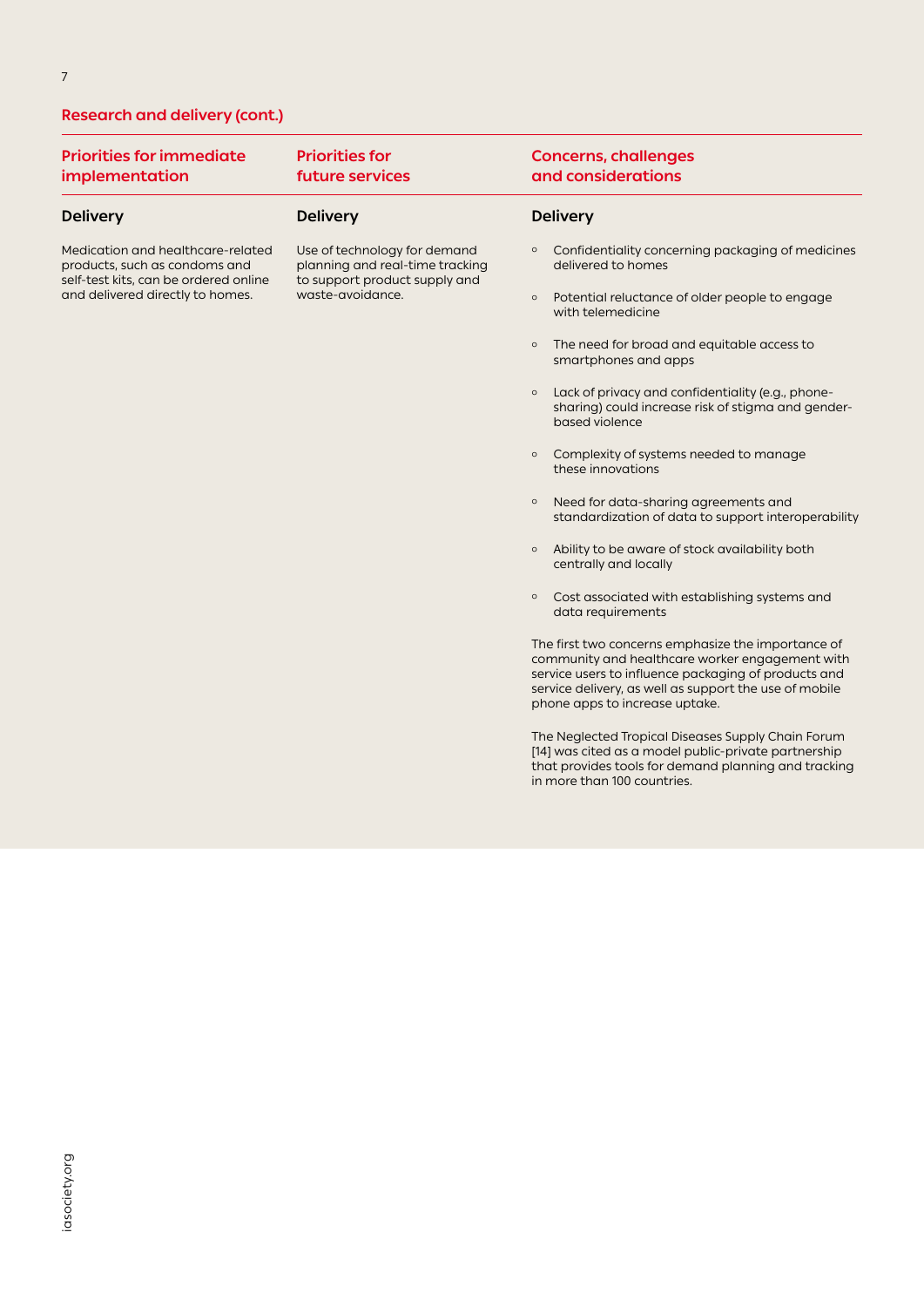## **3. Priorities for monitoring of adherence for treatment and prevention services**

There were reports of reduced service delivery and drug access for both HIV and TB during the COVID-19 pandemic. For example, the displacement of young people away from cities has had an impact on continuity of HIV care in Kenya [15].

The acceleration in the use of telemedicine, including phone and online consultations, highlights opportunities to improve adherence to HIV treatment and reduce loss to follow up.

The following table sets out priorities for monitoring and adherence alongside concerns, risks and their mitigations that should be considered before new health and care technologies are piloted or scaled up.

#### **Monitoring of adherence for treatment and prevention services**

| <b>Priorities for immediate</b><br>implementation                                             | <b>Priorities for</b><br>future services                                                                                                                        |         | <b>Concerns, challenges</b><br>and considerations                                |
|-----------------------------------------------------------------------------------------------|-----------------------------------------------------------------------------------------------------------------------------------------------------------------|---------|----------------------------------------------------------------------------------|
| Apps can be used to motivate users<br>to engage in both prevention and<br>treatment services. | Digital tools can be used to support<br>medication adherence and clinical<br>follow up in order to support<br>monitoring by service providers<br>and adherence. | $\circ$ | Complexity of the systems<br>Privacy and stigma associated with app<br>downloads |
|                                                                                               |                                                                                                                                                                 |         | Equity of access                                                                 |
|                                                                                               |                                                                                                                                                                 | $\circ$ | Potential adverse mental health implications<br>of telemedicine                  |

As well as using digital technologies in monitoring adherence, mobile apps can be successfully used in adverse event reporting. To this end, the South African Health Products Agency (SAHPRA) [16] has rolled out a mobile app for the public and practitioners based on the UK Medicines and Healthcare products Regulatory Agency's Yellow Card system.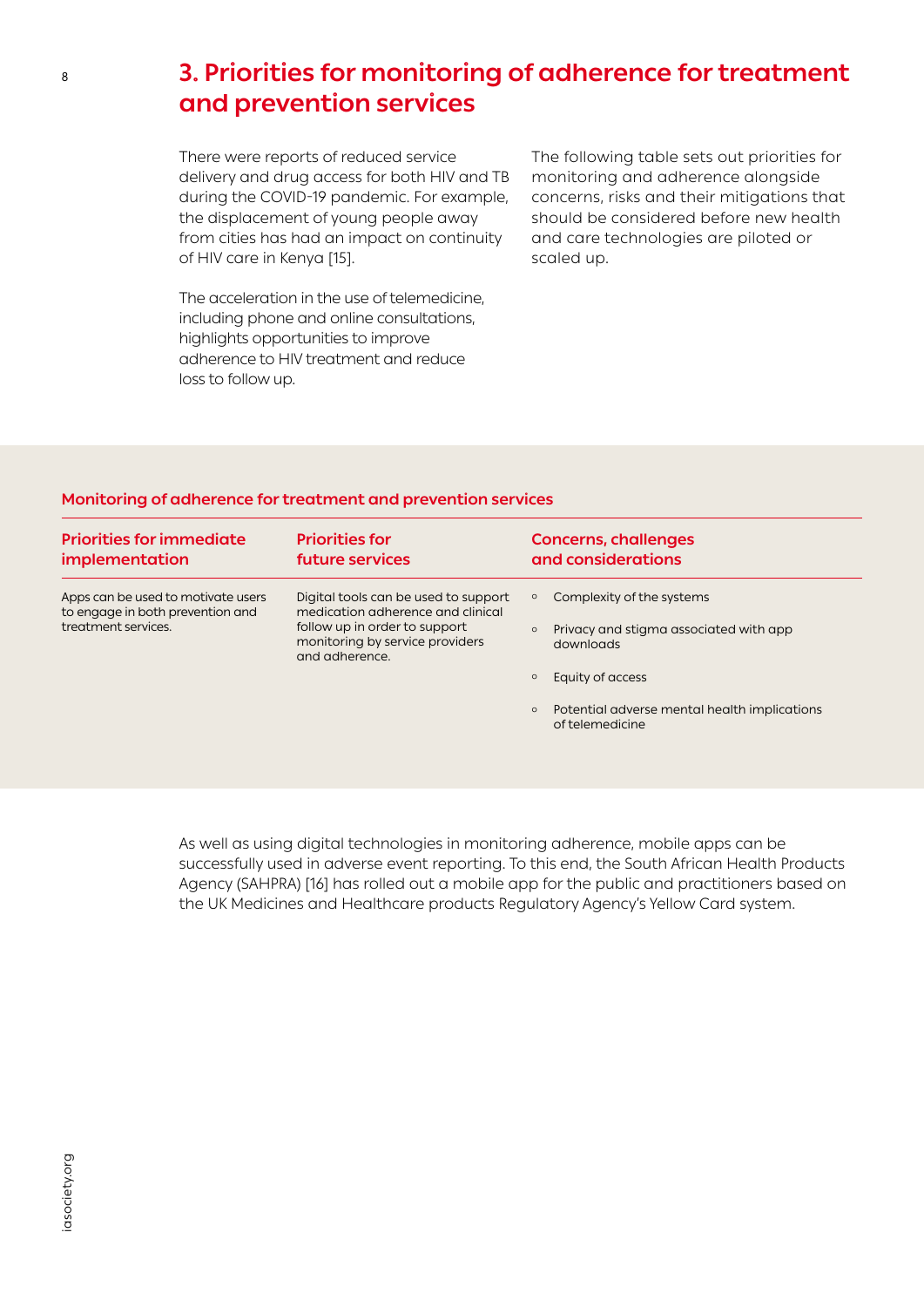### **Summary of priorities**

The following table highlights the priority innovations for existing and future services in the HIV care continuum. The concerns and challenges highlighted within this policy brief must be addressed if these innovations are to be successfully implemented.

|                                 | <b>Testing &amp; Data</b><br><b>Management</b>   | <b>Research</b><br>& Delivery                                                    | <b>Monitoring</b><br>of Adherence    |
|---------------------------------|--------------------------------------------------|----------------------------------------------------------------------------------|--------------------------------------|
| <b>For existing</b><br>services | Apps or SMS to simplify return<br>of results     | Telemedicine & cross-platform<br>messaging applications for retention            | Apps to engage and motivate          |
|                                 | Public data repositories<br>for HIV data         | Online ordering of medication<br>and direct home delivery/via<br>drop-off points |                                      |
| For future<br>services          | HIV and TB screening in emergency<br>departments | Virtual training                                                                 | Digital tracking of/by service users |
|                                 | Partner notification                             | "Centralized" demand planning<br>and real-time tracking tools                    |                                      |

## **Principles for implementation**

Many sets of principles for digital governance have been proposed by diverse actors in the UN, civil society and private sector. One that is widely endorsed is the [Principles for Digital](https://digitalprinciples.org/principles/)  [Cooperation](https://digitalprinciples.org/principles/), which came out of the UNSG High Level Panel on Digital Cooperation. The ILF developed 10 principles to help implement the recommended priority actions, as well as future innovations in healthcare. Partners are encouraged to consider the adoption of these principles, and relevant international human rights standards, to mitigate associated risks and concerns.

9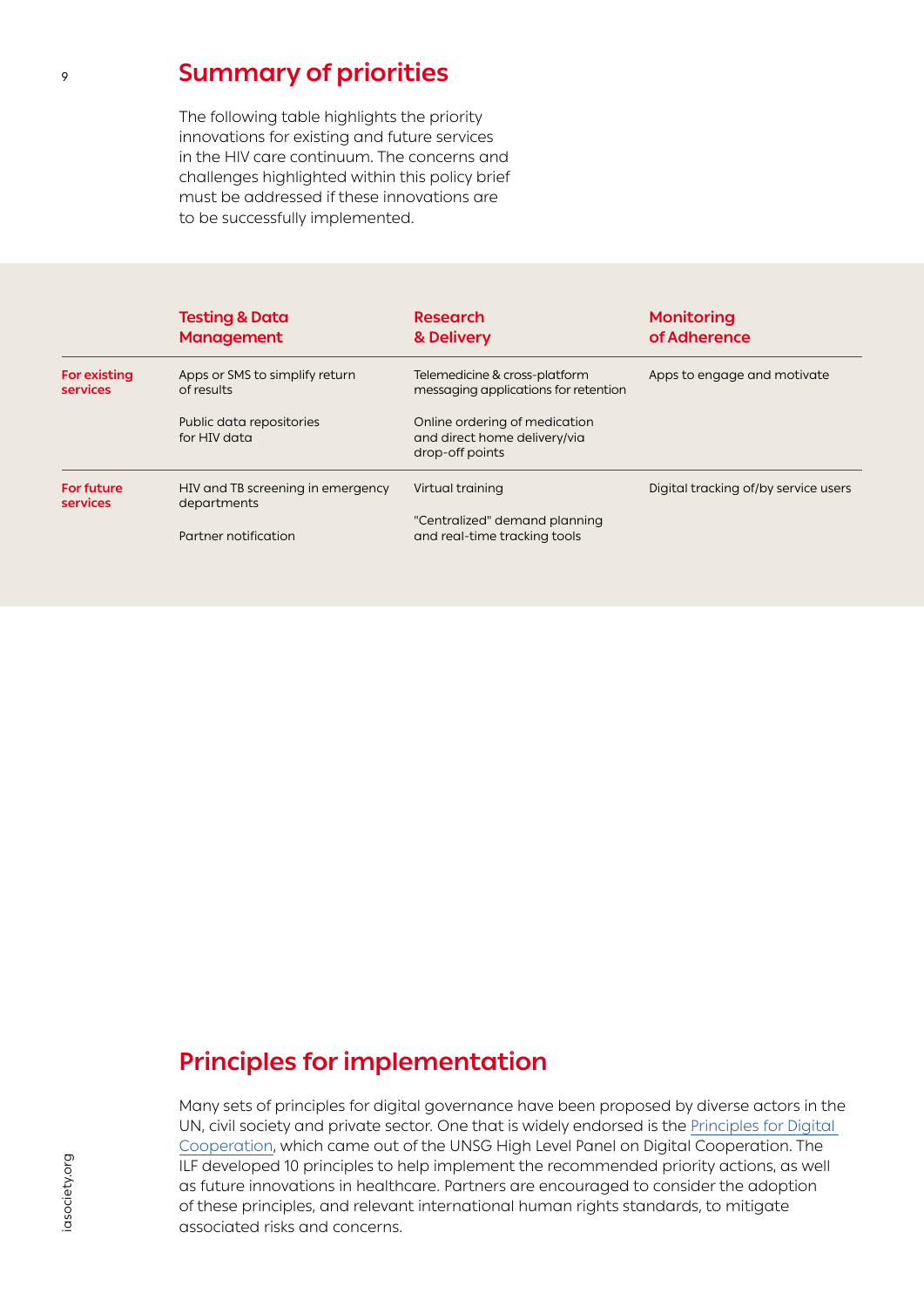### **The 10 suggested principles**

### 1. Client-centred and co-created solutions

Innovations will be implemented more effectively if they are responsive to the needs of communities, healthcare providers and service users and if these parties are involved from the outset in the development, implementation and communication of innovations that may affect the provision, access and/or delivery of treatment and services.

### 2. Transparent and ethical leadership

Public and private organizations will help build trust if they are open and transparent about the innovations they are implementing and what they are enabling, how they are doing so and with whom. Established transparent monitoring and evaluation mechanisms and clear processes for continuous feedback will support this.

### 3. Collaboration, support and training

Effective implementation brings the necessary partners together to resource, build capacity and deliver sustainable, functional and user-friendly innovations. These partners include users and communities, global health organizations, governments, health service providers, industry and technology, data management and administrative bodies.

## 4. Equity of access

Innovations will have greater impact if they are adapted to settings where there is demonstrable need and distributed to those who could benefit most. Seeking to influence societal and human rights concerns that may adversely impact equity of access – such as other determinants of health, discrimination on the basis of gender, sexual preference- or gender-based violence, and stigma – will enhance that impact.

## 5. Confidentiality and privacy

Innovations designed and implemented to protect client confidentiality and privacy will help engender trust. Any or all consent must be informed, voluntary and obtained from all users in accordance with standard practice. Good practice dictates that users have the right to know how their information will be used and be able to withdraw consent at any time and for any reason and have any/all personal identifiable data permanently deleted.

## 6. Potential harms

Innovations are most likely to support the health and well-being of end-users if they are designed and implemented in a way that considers and mitigates potential harms, such as stigma, gender-based violence, legal barriers, discrimination and adverse mental health implications.

## 7. Provision of meaningful feedback and linkage to care

The greatest benefits to individual client care are realized when all health information or feedback relevant to their health is communicated to them in a timely, understandable, tailored and culturally competent way and, where appropriate, there are clear responsibilities for ensuring their linkage to care.

## 8. Interoperability

Innovations and their related systems, such as data management systems, will be more effective if they are designed and implemented in a way that avoids and/or reduces the occurrence of multiple, disconnected systems and parallel efforts.

## 9. Data sharing and information governance

Population health stands to benefit most when non-identifiable data is reported publicly and shared with relevant health ministries and organizations, or, where that is not possible, reported to organizations or intermediaries with legitimate public health goals.

# 10. Longevity and scalability

Innovations are more likely to be successful if they are affordable, are adaptable to settings with different technological capacities, are durable and offer long-term value, have potential for scale, and come with appropriate and sustainable investment.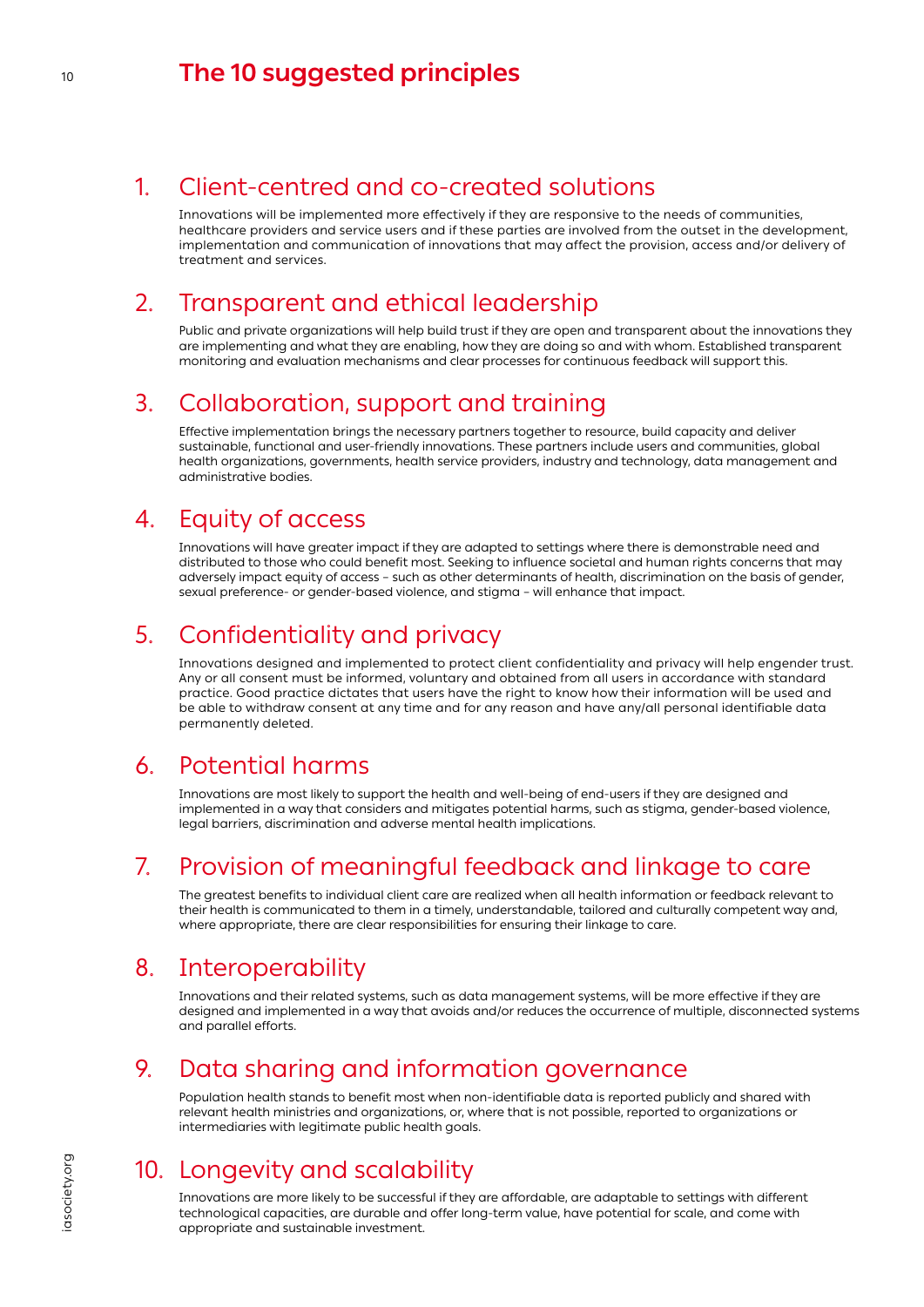**Additional considerations to ensure appropriate adoption of these principles are as follows:**

In terms of equity, addressing the digital divide through provision of broad and equitable access to smartphones and apps is a key element in ensuring that digital innovations in healthcare reach their potential. For example, what is often missed in discussions about Africa's high level of mobile connectivity is that, in relation to median income, the continent has the world's most expensive prepaid mobile data plans, representing an average of 8.76% of income [17], according to a 2019 report. Although smartphone penetration is exceedingly high and growing steadily, even since this report [18], many users do not have mobile data or phone contracts and have basic phones rather than smartphones. Key to any adoption or scale up of digital health technologies, therefore, is strengthening infrastructure and ensuring access to internet and mobile data, as well as digital literacy in order to help address the digital divide.

In adopting the principles, implementing organizations should follow the [UN Guiding](https://www.ohchr.org/documents/publications/guidingprinciplesbusinesshr_en.pdf)  [Principles on Business and Human Rights](https://www.ohchr.org/documents/publications/guidingprinciplesbusinesshr_en.pdf) [19], which require states to uphold human rights and require private companies to respect them, including by ensuring due diligence to assess potential risks of harm and taking steps to mitigate such harms.

In terms of patient confidentiality and data interoperability, General Data Protection Regulation (GDPR) [20] compliance for data privacy would set clear practices and procedures that must be in place for systems to process these kinds of data. While not legally enforceable outside the European Union, it is widely accepted as the current gold standard and most up-to-date framework that appropriately weighs the right to privacy against the need for access to information.

## **Acknowledgments**

The ILF wishes to thank all of its members who participated in the development of this policy brief. A list of ILF members is available online [here](https://www.iasociety.org/HIV-Programmes/Programmes/Industry-Liaison-Forum/ILF-Advisory-Group). The ILF would also like to acknowledge the participation of the following: Children's Investment Fund Foundation (CIFF); DoH – She Conquers; International Partnership for Microbicides (IPM); Palindrome Data; Partners in Sexual Health and Siyakwazi Youth; South African Medical Research Council; Standard Co; System One; Theratechnologies, as well as Sara (Meg) Davis, Senior Researcher, Graduate Institute, Geneva, Switzerland.